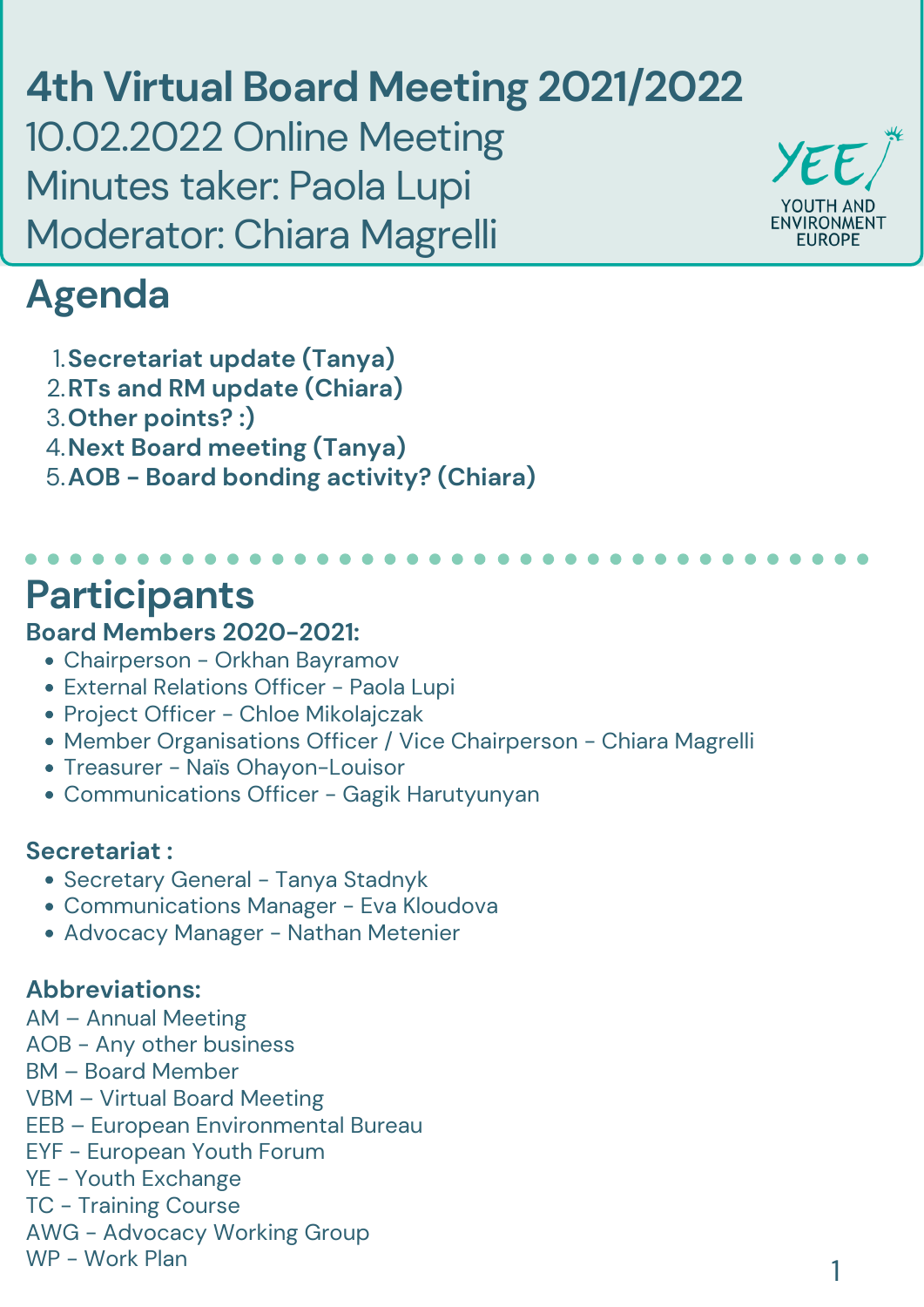**4th Virtual Board Meeting 2021/2022** 10.02.2022 Online Meeting Minutes taker: Paola Lupi Moderator: Chiara Magrelli



- **Secretariat update (Tanya)**
- Tanya**:** In the process of hiring a new PM (today is the first interview) Alice, Pegah, Chloe and Nathan will be joining some of the interviews
- Tanya: Started the application for Pegah to come to Prague for her full time position. Needs some time to go through national and EU database
- Tanya: Working on making sure we take a closer look at our tasks and how they fit our mission and how long each task takes. Started personally to time tasks since December  $\rightarrow$  not everyone in the team was super happy but it is only until March
- Chiara: reminder than Tanya from now til May will not work on Fridays
- **RTs and RM update (Chiara)**
- Chiara**:** Just had the regional meeting for the north.
- Chiara: During the last regional team meeting there were some concerns on pressure and how to present their regional teams. Now things are better, YEE team will also work more on presenting during the meetings to relieve the pressure Chiara: trying to make sure that we link regional projects to the contact people and not just Chiara Chiara: there is interest from an organisation in Belgium which may be a potential new member of YEE Eva: How does it work for people to join the network?  $\bullet$ Tanya: there is the "how to join" page with a deadline and application. They need to be approved by the GA. when people express interest however we try to engage them immediately (another organisation seems interest, from Slovenia and sent them immediately a link to our workshop on climate litigation) There are issues with how organisations are active and engaged and considering whether there are members that will have to be discharged. We are also looking for organisations in Poland, so we will contact the RCP for the East on that

YE

**YOUTH AND** 

ENVIRONMENT

**EUROPE**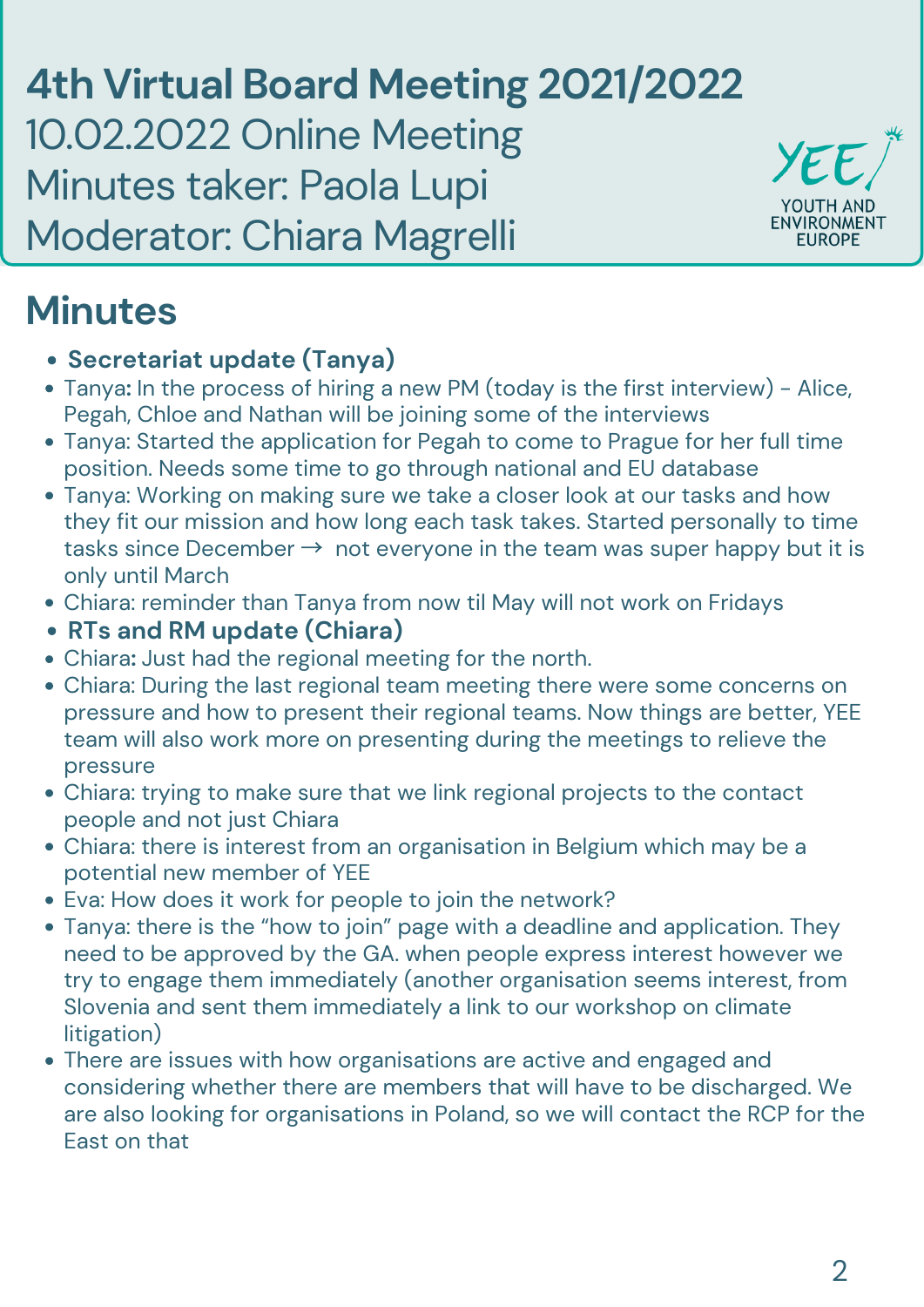**4th Virtual Board Meeting 2021/2022** 10.02.2022 Online Meeting Minutes taker: Paola Lupi Moderator: Chiara Magrelli



# **Minutes**

- **Other Points**
- Chloe: Someone contacted YEE for a project (they have already collaborated with us) and they want to apply to an Erasmus project with us. A bit unclear as of now will follow up
- Chloe**:** There is going to be a big campaign on taxonomy in the next few weeks and lobbying will be big there. Have been identifying the relevant MEPs (the Parliament is the only one that can shoot it down). Organisations can work on this  $\rightarrow$  could this be of interest for YEE membership? The lobbying period should last until early April. There will also be a social media campaign happening.
- Chiara: seems to be of interest. Could keep an eye out for the regional meetings and see if it comes up.
- Paola: updates on AWG and new LOs as well as intersectionality project • Nathan: Every month we have a meeting with other green young organisations –<br>→ we have been meeting for a year and a half. Recently we have been talking about a few joint projects: can we apply for it on Erasmus +. One is on biodiversity with GYBN and Y4N or one on an in-person training on environmental law. Tanya: we can apply in the next deadline (now we are writing a few applications already in February) • Nathan: could start applying for the deadline in May Orkhan: there are ongoing conversations on pesticide use and there is talk of a press conference, for which it is important to have an organisation on the group focusing specifically on the topic.They are demanding a stop to the use of chemical pesticides. CAN Europe is also their main partner. Who would be willing to take part in this? Press conference is the 28th of Feb • Chloe would possible be available  $\rightarrow$  not sure if there is a knowledge on pesticides specifically Orkhan: they seem to want us to be generic. Chiara: if it is about making a very generic statement, we might as well not do it. If we are not bringing any expertise to it it could be done by anyone else. Chloe: in agreement. There could be an actual youth expert there. Tanya: there is a youth student organisation called [IAAS](https://www.iaasworld.org/) that could be contacted instead